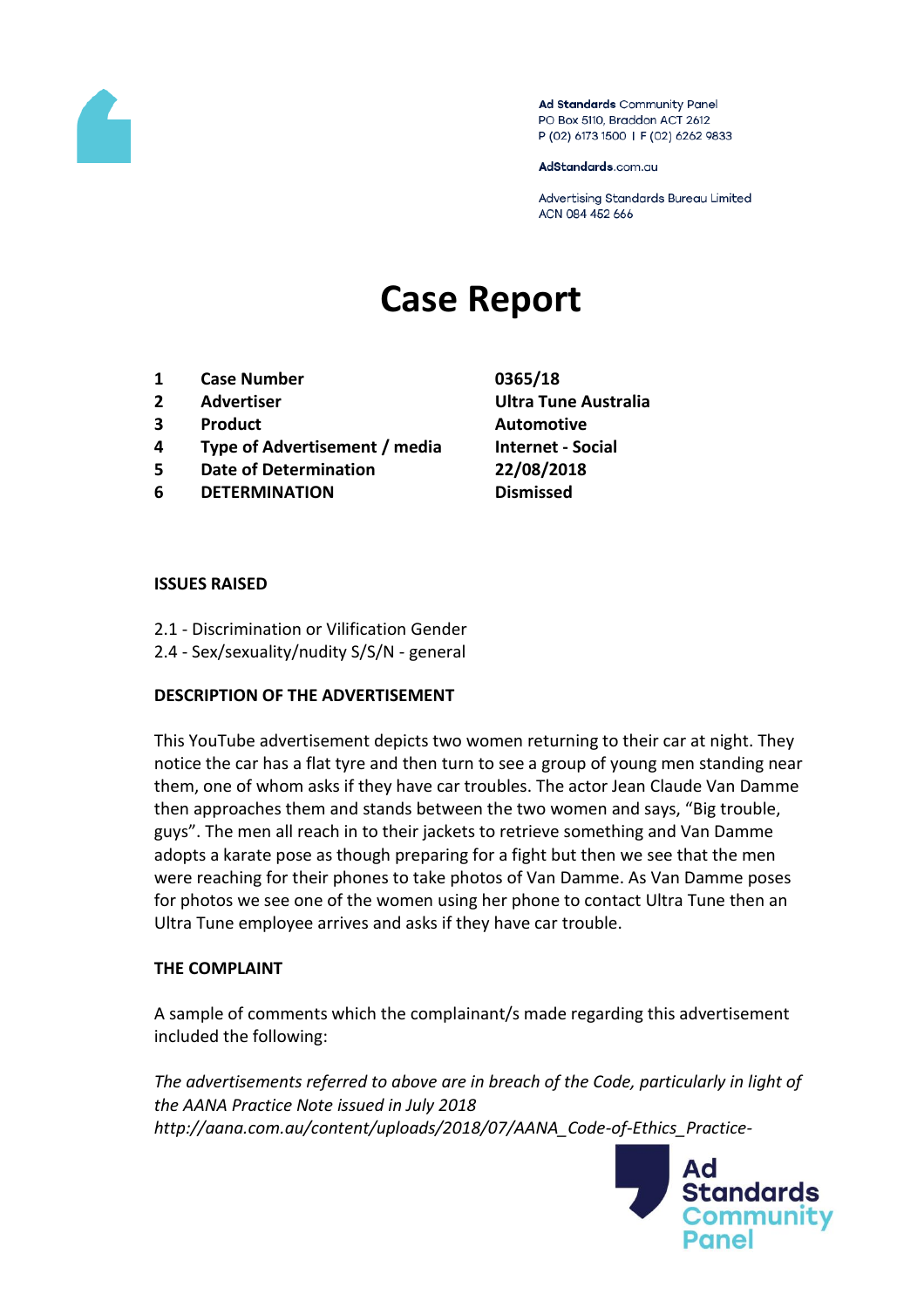

### *Note\_July-2018.pdf.*

*In particular:Section 2.1 (Gender Stereotypes): The ads amount to discrimination or vilification as they depict (a) less favourable treatment of women (as sexualised, submissive, stupid) and (b) invite ridicule of women (by presenting them as highly sexualised, helpless, stupid).*

### *Section 2.4 (Sex, Sexuality or Nudity):*

*The ads present the female participants as highly sexualised. The product being advertised (car services) is not related to sexual activities nor does it necessitate the use of sexualised clothing/scantily clad females. The Code clearly states that advertisements which depict women scantily clad are acceptable IF relevant to the product. This is not the case here. The use of provocative clothing and styling is purely used to attract attention to the advertisements and is exploitative.*

# *General comments:*

*These advertisements appear on YouTube and have also appeared at various times as TV advertisements including during the daytime. This complaint relates to the advertisements in all contexts.*

*The advertisements and each individually and collectively offensive, out of touch with current community standards, perpetual damaging gender stereotypes and contribute to a culture of violence against women.*

*I* believe some of the ads referred to above have previously been considered by the *Panel. I urge the Panel to revisit the ads, together with the additional ones listed above, in light of CURRENT Prevailing Community Standards. This should include consideration of the current 'Respect Women' campaign* 

*(https://www.respect.gov.au/) including the role advertising plays in perpetuating damaging stereotypes. Perhaps the Panel would like to engage with Our Watch (responsible for the campaign) to understand how campaigns like Ultratune's can formulate negative gender stereotypes and how this feeds into creating a culture in which women are subjected to violent abuse.*

*As a further example of the Prevailing Community Standards, I refer the Panel to the Change.org petition, which has been created to 'Change Ultra Tune Advertising', with 1,570 people having signed the petition as at today's date, see https://www.change.org/p/ultraho-ultratune-com-au-change-ultra-tune-advertising.*

*To conclude, I do not believe that the Panel, applying the current Prevailing Community Standards and when viewing each ad as a whole (not breaking down each component in order to water down the overall effect) could conclude that these ads are acceptable. They are out of touch with current standards, perpetuate negative and damaging stereotypes and are highly offensive (actually disgusting) to many women.*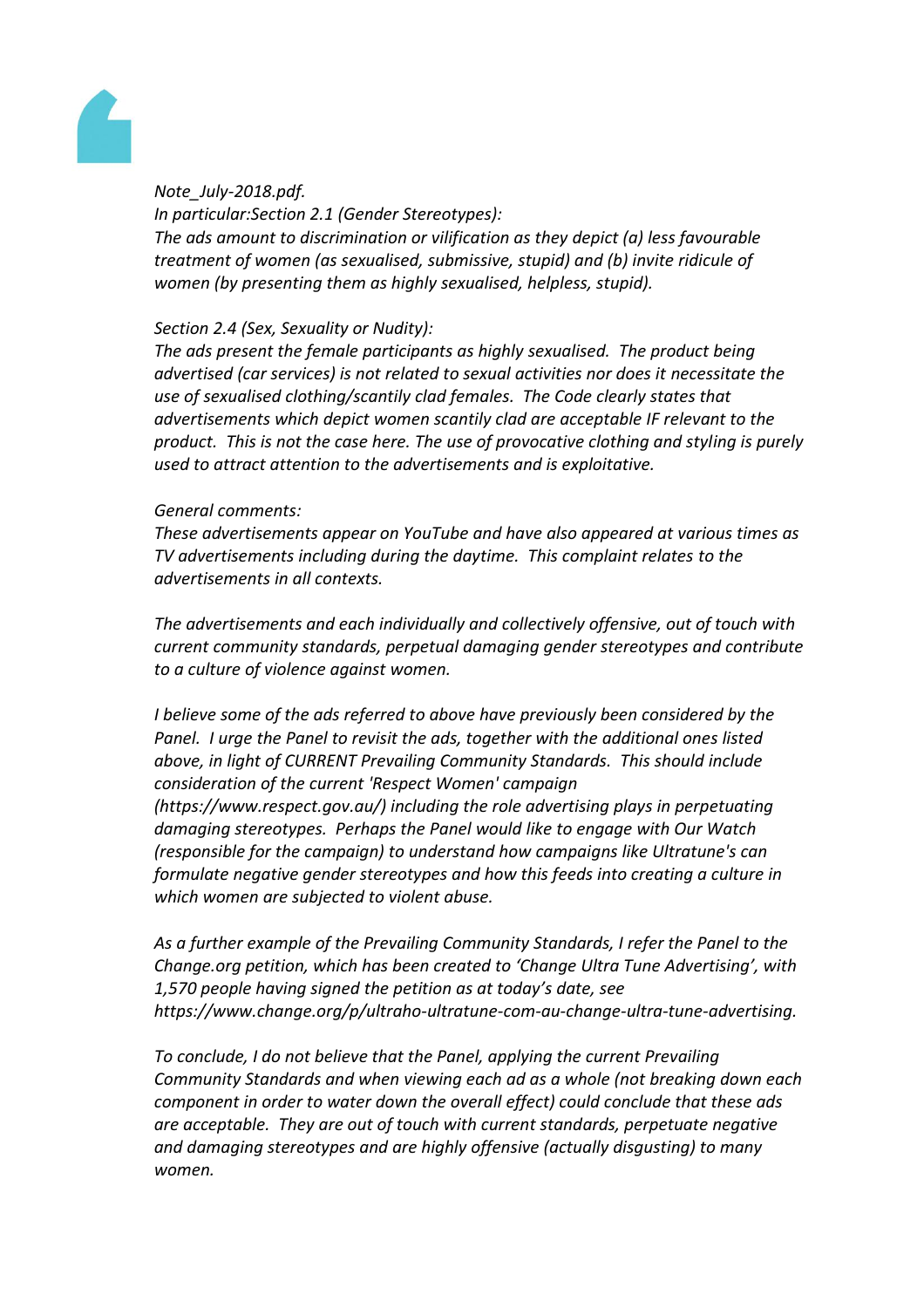

*Thank you in advance for considering my complaint.*

## **THE ADVERTISER'S RESPONSE**

Comments which the advertiser made in response to the complainant/s regarding this advertisement include the following:

*Advertisements Complaint References 0365/18*

*We refer to your email letter of 8 August 2018 attaching a complaint concerning Ultra Tune's "Jean Claude Van Damme" advertisements on its YouTube channel.*

*There are two "Jean Claude Van Damme" advertisements; one 30 second and the other 60 second long. It is unclear which advertisement the complaint is referring to.*

*We note the issues raised by your letter (2.1 & 2.4 of the Code) and respond as follows:*

*30 second advertisement*

*The advertisement has come before the Board previously in case no. 0045/17 and 0203/17.*

*We refer to our previous submissions and the Boards previous decisions in both cases where the Board dismissed the complaints.*

*60 second advertisement*

*The advertisement has come before the Board previously in case no. 0027/18 where the majority of the Board upheld the complaints.*

*We submit that the minority reasons to dismiss the complaint is more appropriate. The 60 second advertisement was designed to further emphasis dramatic tension build up as a counter point to the happy and jovial resolution (which we note form the bulk over the advertisement; a total of 23 seconds). We submit that this advertisement is only marginally more violent than the 30 second advertisement but well within the realm of an action movie and well below more violent and explicit content available on YouTube.*

*We do not believe the advertisements breaches AANA Advertisers Code of Ethics in any way.*

#### **THE DETERMINATION**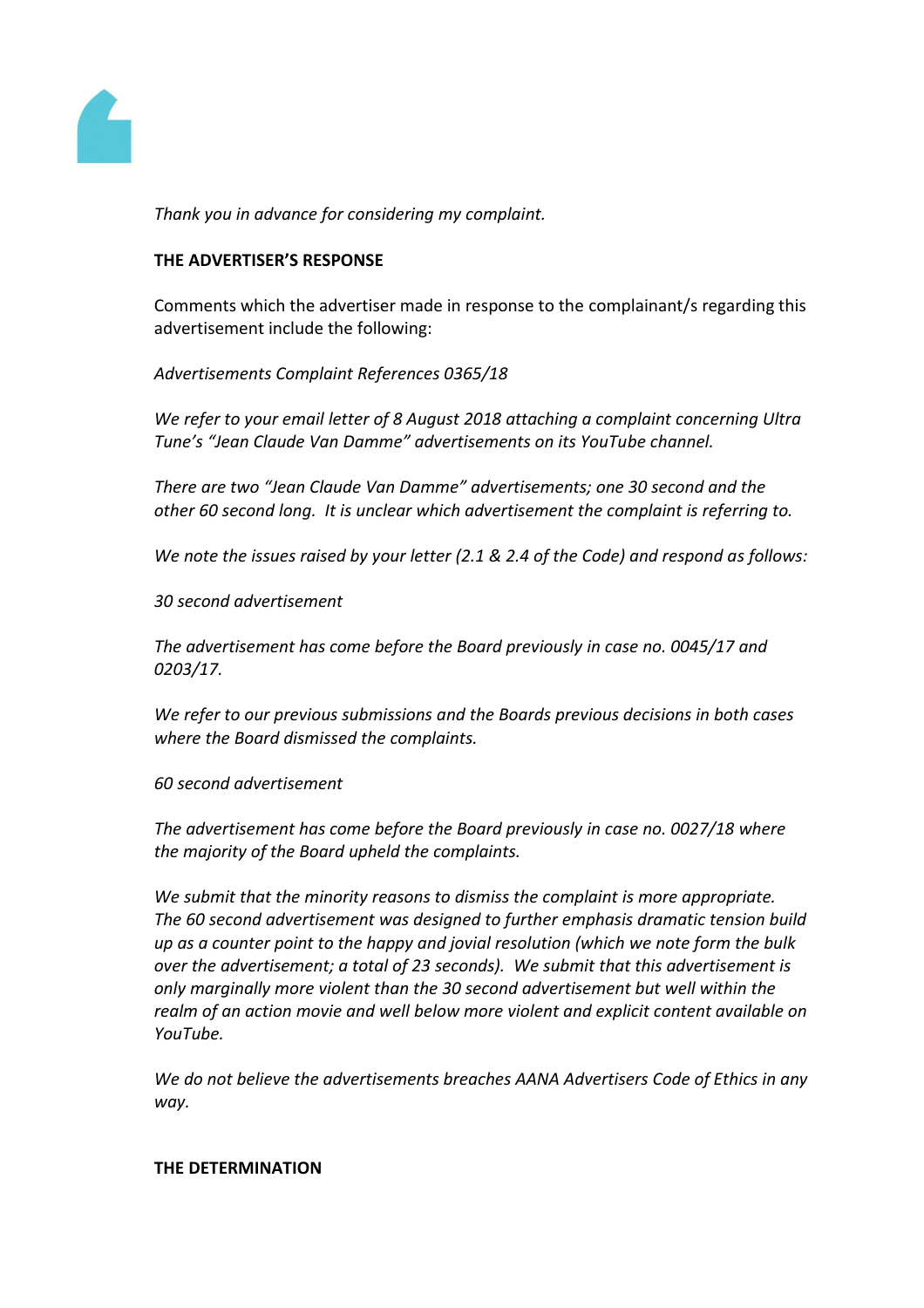

The Ad Standards Community Panel (the "Panel") considered whether this advertisement breaches Section 2 of the AANA Code of Ethics (the "Code").

The Panel noted the complainant's concerns that the advertisement portrays women as stupid and in need of rescue by a man, shows women wearing limited clothing with a focus on their cleavage, and has an overall sexualised tone which is offensive and inappropriate, and not relevant to the product.

The Panel viewed the advertisement and noted the advertiser's response.

The Panel considered whether the advertisement complied with Section 2.1 of the Code which requires that 'advertisements shall not portray or depict material in a way which discriminates against or vilifies a person or section of the community on account of race, ethnicity, nationality, gender, age, sexual preference, religion, disability, mental illness or political belief.'

The Panel noted that this television advertisement depicts two women returning to their car on a night out to find it has a flat tyre and then being asked by a gang of young men if they are in trouble.

The Panel noted that advertisers are free to use whomever they wish in their advertisements and considered that the use of two women in a car for an automotive product or service is not of itself discriminatory. The Panel noted the women are dressed in evening wear which does reveal their cleavages but considered that the clothing is typical attire of some women on a night out and is not of itself inappropriate. The Panel noted that the women's physical appearance may be considered as sexy to some viewers or exaggerated to others but considered that this is not of itself vilifying or discriminatory.

The Panel noted the complainants' concerns that the women are depicted as stupid, submissive and sexualised, and invites ridicule of women.

The Panel noted it had previously considered similar complaints this advertisement on Pay TV in case 0045/17 in which:

"The Board noted in the current advertisement that the women realise they have a flat tyre as soon as they return to their car and considered that shortly after Jean-Claude van Damme arrives we see one of the women use her phone to contact Ultra Tune. The Board noted that the women do not ask Mr van Damme for assistance as he just appears and considered that there was no suggestion that the women were not capable of managing the situation themselves and in their view the depiction of one of the women contacting Ultra Tune is suggestive of the women being in control rather than passive observers."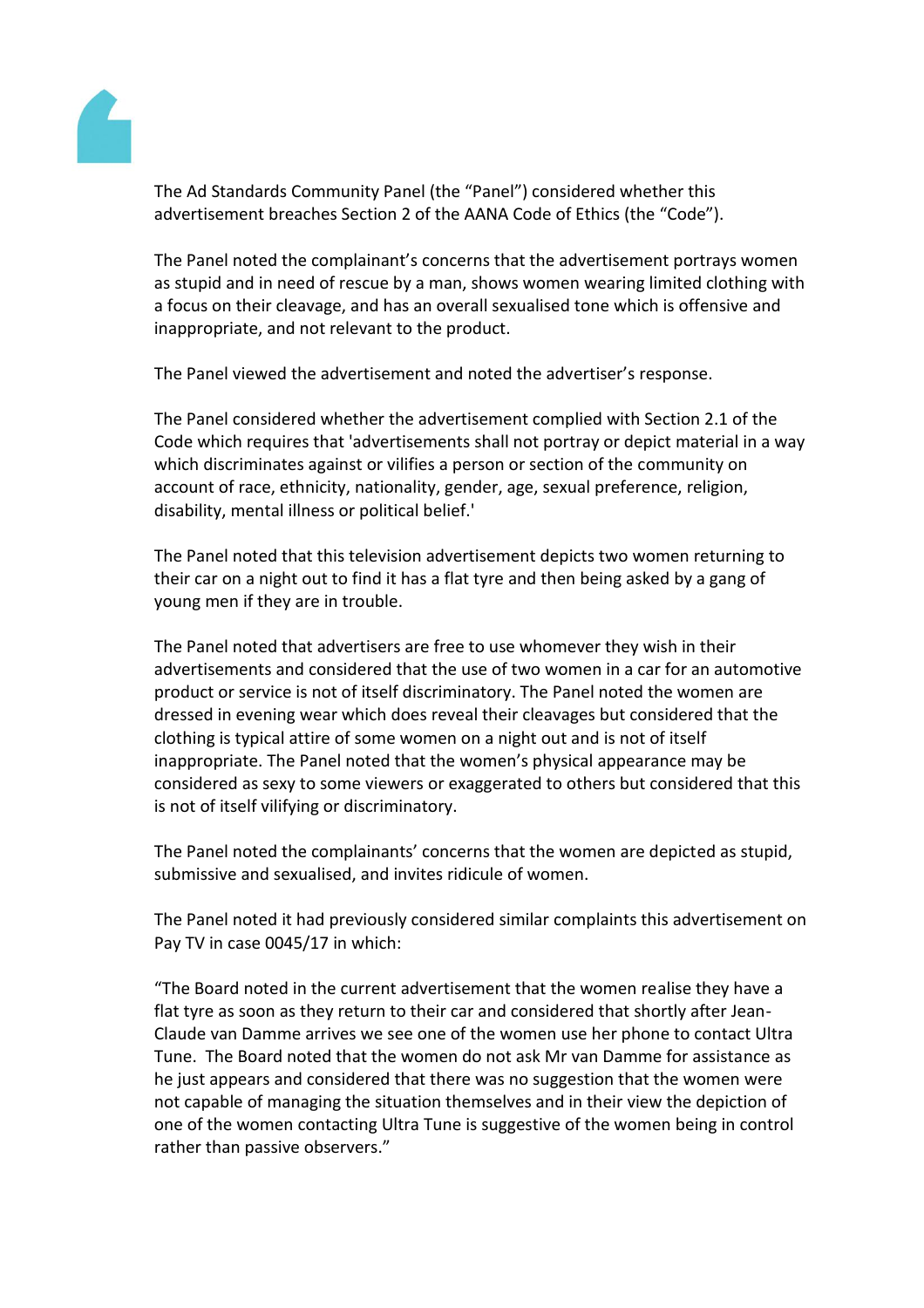

Consistent with the previous determination, The Panel considered that the advertisement did not portray or depict material in a way which discriminates against or vilifies a person or section of the community on account of gender.

Overall the Panel considered that the advertisements did not portray or depict material in a way which discriminates against or vilifies a person or section of the community on account of race, ethnicity, nationality, gender, age, sexual preference, religion, disability, mental illness or political belief.

The Panel determined that the advertisement did not breach Section 2.1 of the Code.

The Panel considered whether the advertisement was in breach of Section 2.2 of the Code. Section 2.2 of the Code states:

"Advertising or Marketing Communication shall not employ sexual appeal: (a) where images of Minors, or people who appear to be Minors, are used; or (b) in a manner which is exploitative or degrading of any individual or group of people."

The Panel noted the AANA Practice Note which provides guidance on the meaning of the terms exploitative and degrading:

Exploitative - (a) taking advantage of the sexual appeal of a person, or group of people, by depicting them as objects or commodities; or (b) focussing on their body parts where this bears no direct relevance to the product or service being advertised. Degrading – lowering in character or quality a person or group of people.

The Panel noted the complainant's concern that the advertisement depicts women as highly sexualised which is unrelated to the product and therefore exploitative.

The Panel considered that the women are shown to be active and communicating with one another, and wary of the situation. The Panel noted that although Jean-Claude van Damme appears, the women are not depicted as being rescued or leaving with him and that this is not a depiction which presents the women as objects or commodities.

The Panel noted that the two women are wearing clothing which is tight and reveals their legs and cleavage, clothing which is often worn by young women in Australia, and considered that in this instance although the women's breasts are enhanced by their choice of clothing the women are wearing, their breasts are not the focus of the advertisement.

The Panel acknowledged that some members of the community would find the use of female models to promote an automotive service to be exploitative however the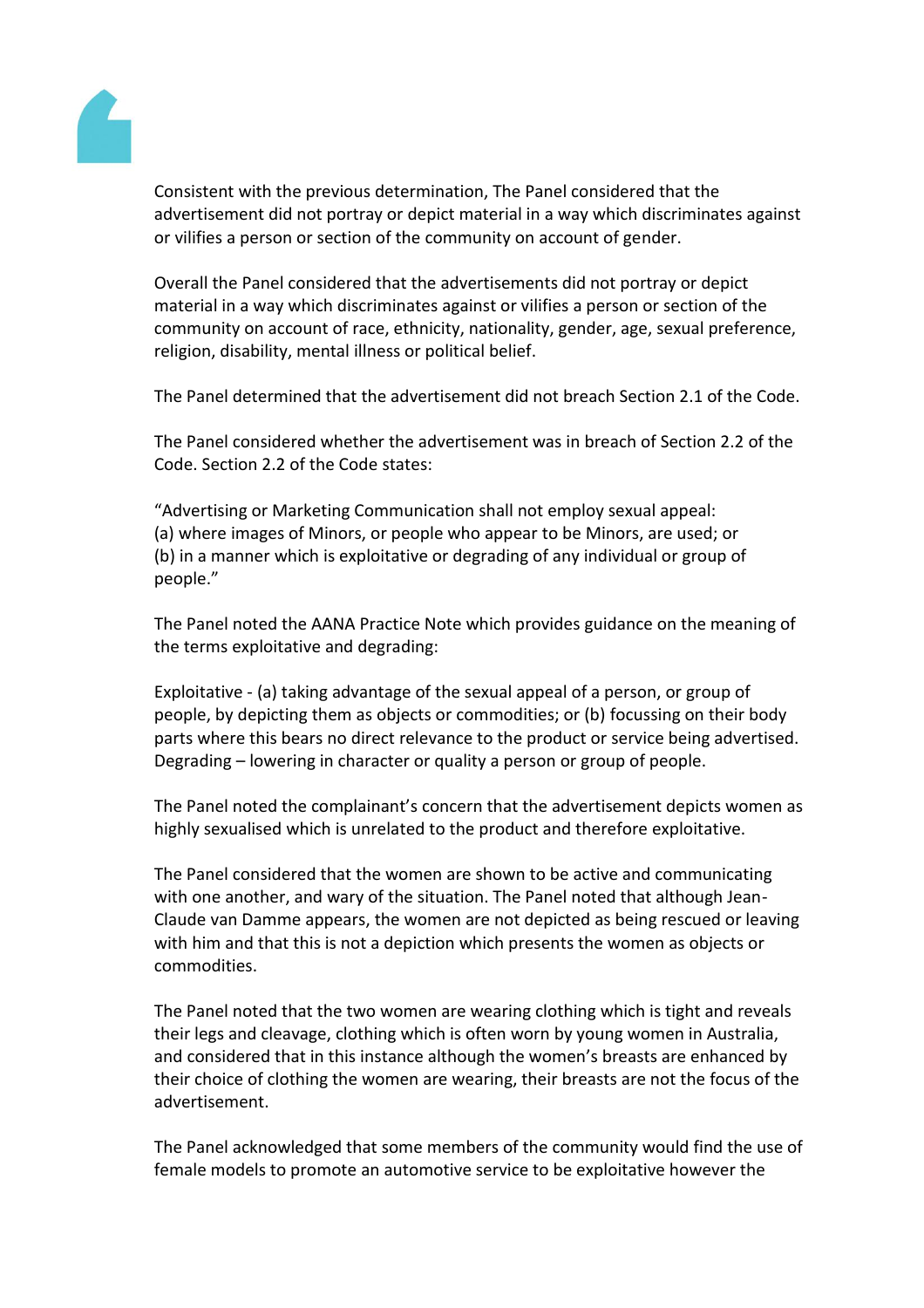

Panel considered that this use of women is not itself a breach of the Code.

The Panel considered that the women in the advertisement were depicted in an unfortunate situation, however the Panel considered that the overall manner in which the women are depicted in the advertisement does not degrade or lower the quality of the women in the advertisement, or women in general.

The Panel considered that the advertisement did not employ sexual appeal in a manner which is exploitative and degrading to any individual or group of people and determined that the advertisement did not breach Section 2.2 of the Code.

The Panel considered whether the advertisement was in breach of Section 2.4 of the Code. Section 2.4 of the Code states: "Advertising or Marketing Communications shall treat sex, sexuality and nudity with sensitivity to the relevant audience".

The Panel noted the complainant's concern that the advertisement depicts women as highly sexualised and features them scantily clad.

The Panel noted that the women are wearing evening wear which accentuates their breasts and considered that their nipples are not visible and the level of nudity is very mild.

The Panel noted the complainant's concern that the advertisement has a sexualised tone but considered that while the appearance of the women is sexy their behaviour is not sexualised.

The Panel considered that overall the advertisement depicted two women wearing revealing clothing but did so in a manner that minimised the sexual impact of the advertisement and in the Panel's view did treat the issue of sex, sexuality and nudity with sensitivity to the relevant broad audience viewing an automotive business's YouTube page.

The Panel determined that the advertisement did not breach Section 2.4 of the Code.

Finding that the advertisement did not breach the Code on other grounds, the Panel dismissed the complaint.